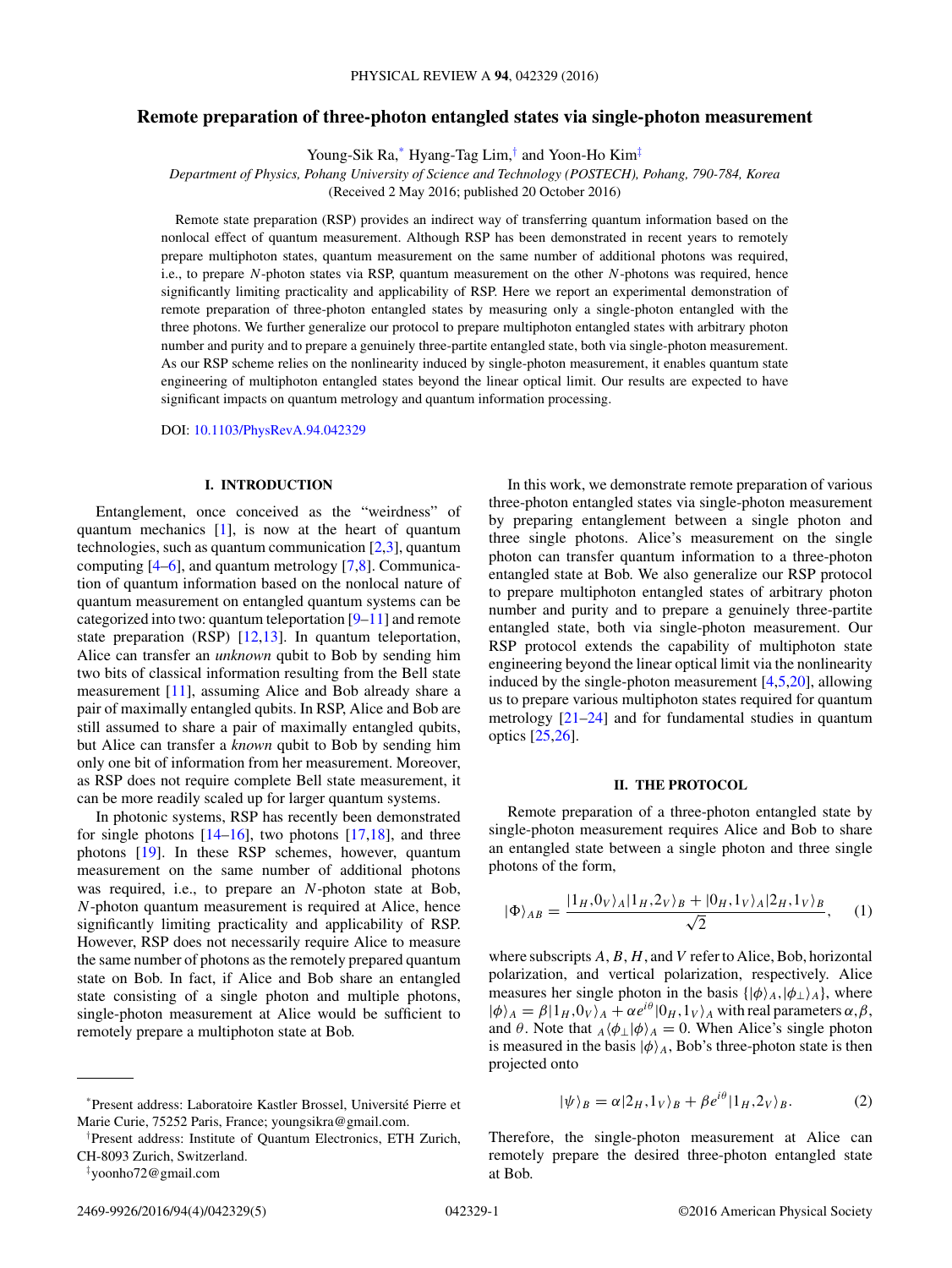<span id="page-1-0"></span>

FIG. 1. Experimental setup. At the input of a nonpolarizing beam splitter BS<sub>1</sub> (T, 80%, R, 20%), the quantum state of four photons is  $|2_H, 2_V\rangle$ , and when a single photon is reflected and the other three photons are transmitted, Alice and Bob share the entangled state in Eq. [\(1\)](#page-0-0). Alice measures the single photon by projection onto  $\cos 2\gamma |1_H, 0_V\rangle_A + e^{i\theta} \sin 2\gamma |0_H, 1_V\rangle_A$  using a phase shifter PS<sub>1</sub>( $\theta$ ), a half-wave plate H<sub>2</sub>( $\gamma$ ), a polarizing beam splitter PBS<sub>2</sub>, and a single-photon avalanche detector D<sub>1</sub> (Perkin-Elmer SPCM-AQRH-13). As a consequence, the three-photon entangled state in Eq. [\(2\)](#page-0-0) is prepared at Bob, and he measures the three photons by projection onto  $\cos 2\delta/2_H$ ,  $1_V$ <sub>b</sub> +  $e^{i\phi} \sin 2\delta/1_H$ ,  $2_V$ <sub>b</sub> using  $BS_2$ ,  $PS_2(\phi)$ ,  $H_3(\delta)$ ,  $PBS_3$ ,  $PBS_4$ , and coincidence detection on  $D_2$ ,  $D_3$ , and  $D_4$ . RSP of a three-photon mixed state [Eq. [\(9\)](#page-3-0)] requires the use of a partial polarizer (PP) instead of PBS<sub>2</sub> at Alice [\[14\]](#page-4-0). The phase shifters  $PS_1(\theta)$  and  $PS_2(\phi)$  are implemented by rotating a half-wave plate between two quarter-wave plates set at the angle of  $π/4$ . BBO,  $β$ -BaB<sub>2</sub>O<sub>4</sub> crystal; *s*, signal; *i*, idler; IF, interference filter; SMF, single-mode fiber.

## **III. ENTANGLEMENT BETWEEN A SINGLE PHOTON AND THREE PHOTONS**

To prepare entanglement between a single photon and three photons, we employ the experimental setup shown in Fig. 1. A femtosecond pulse laser (duration of 100 fs and average power of 165 mW) impinges on a BBO ( $β$ -BaB<sub>2</sub>O<sub>4</sub>, thickness of 2 mm) crystal, which generates two horizontally polarized photons at each of signal *s* and idler *i* modes; the photonpair generation probability is set to low (0.017) to suppress contaminations from higher order photon-pair generations. To eliminate spectral and spatial correlations of the photons, interference filters (IFs, full width at half maximum bandwidth of 3 nm centered at 780 nm) and single-mode fibers (SMFs) are used. By using a half-wave plate H<sub>1</sub> at the angle of  $\pi/4$ , the polarization state of idler photons is rotated to vertical polarization just prior to the polarizing beam splitter  $(PBS<sub>1</sub>)$ . All the photons are made to arrive at  $PBS<sub>1</sub>$  simultaneously and the quantum state of the photons at the output of  $PBS<sub>1</sub>$  is  $|2_H, 2_V\rangle$ . At a nonpolarizing beam splitter  $BS_1$ , when a single photon is reflected to Alice and the other three photons are directed to Bob, the single photon and the three photons are in the entangled state in Eq. [\(1\)](#page-0-0). Such partition of the four photons is assured by detecting fourfold coincidence counts on  $D_1-D_4$ .

To verify entanglement between the single photon and the three photons, we test the Clauser-Horne-Shimony-Holt (CHSH) inequality [\[27\]](#page-4-0), which provides a strict entanglement test on bipartite systems [\[28\]](#page-4-0). The Hilbert space for the quantum state under the test has the dimension  $2 \otimes 2$  because, for the single photon, the basis is  $\{|1_H, 0_V\rangle, |0_H, 1_V\rangle\}$  and, for the three photons, the basis is  $\{|2_H, 1_V\rangle, |1_H, 2_V\rangle\}$ . The CHSH parameter is then defined as

$$
S_{\text{CHSH}} = | - \langle \hat{\mu}^s \hat{\mu}^t \rangle + \langle \hat{\mu}^s \hat{\pi}^t \rangle + \langle \hat{\pi}^s \hat{\mu}^t \rangle + \langle \hat{\pi}^s \hat{\pi}^t \rangle |, \quad (3)
$$

where  $\hat{\mu}^s = \frac{1}{\sqrt{2}}$  $\frac{1}{2}(\hat{\sigma}^{\text{s}}_{z}+\hat{\sigma}^{\text{s}}_{x})$  and  $\hat{\pi}^{\text{s}}=\frac{1}{\sqrt{2}}$  $\frac{1}{2}(\hat{\sigma}_z^s - \hat{\sigma}_x^s)$  are measurements on the single photon, and  $\hat{\mu}^t = \hat{\sigma}_z^t$  and  $\hat{\pi}^t = \hat{\sigma}_x^t$  are measurements on the three photons. The relevant operators are defined as

$$
\hat{\sigma}_z^s = |1_H, 0_V\rangle\langle1_H, 0_V| - |0_H, 1_V\rangle\langle0_H, 1_V|, \n\hat{\sigma}_x^s = |1_H, 0_V\rangle\langle0_H, 1_V| + |0_H, 1_V\rangle\langle1_H, 0_V|, \n\hat{\sigma}_z^t = |2_H, 1_V\rangle\langle2_H, 1_V| - |1_H, 2_V\rangle\langle1_H, 2_V|, \n\hat{\sigma}_x^t = |2_H, 1_V\rangle\langle1_H, 2_V| + |1_H, 2_V\rangle\langle2_H, 1_V|, \tag{4}
$$

and the correlation values  $\langle \hat{\lambda}^s \hat{\lambda}^t \rangle$  can be obtained from joint measurements on the single photon  $\hat{\lambda}^s$  and on the three photons  $\hat{\lambda}^t$ ,

$$
\langle \hat{\lambda}^s \hat{\lambda}^t \rangle = \frac{N_{++} + N_{--} - N_{+-} - N_{-+}}{N_{++} + N_{--} + N_{+-} + N_{-+}},\tag{5}
$$

where  $N_{ij}$  is the coincidence-count rate by  $i \in (+,-)$  at  $\hat{\lambda}^s$ and  $j \in (+, -)$  at  $\hat{\lambda}^t$ . For the single-photon measurement, PS<sub>1</sub> is removed and PBS<sub>2</sub> is used. The outcomes + and  $-$  of  $\hat{\lambda}^s = \hat{\mu}^s$  correspond to a click on D<sub>1</sub> when the angle  $\gamma$  of H<sub>2</sub> is  $\pi/16$  and  $5\pi/16$ , respectively. Similarly,  $+$  and  $-$  outcomes of  $\hat{\lambda}^s = \hat{\pi}^s$  are obtained by setting the angle  $\gamma$  of H<sub>2</sub> with  $3\pi/16$ and  $7\pi/16$ , respectively. For the three-photon measurement,  $PS<sub>2</sub>$  is removed, and coincidence clicks on  $D<sub>2</sub>$ ,  $D<sub>3</sub>$ , and  $D<sub>4</sub>$ are recorded: The outcomes (+*,*−) are obtained by setting the angle  $\delta$  of H<sub>3</sub> at  $(0, \pi/4)$  for  $\hat{\lambda}^t = \hat{\mu}^t$  and at  $(\pi/8, 3\pi/8)$  for  $\hat{\lambda}^t = \hat{\pi}^t$ . We obtained *S*<sub>CHSH</sub> violation more than 7 standard deviations, summarized in Table [I.](#page-2-0)

## **IV. REMOTE PREPARATION OF THREE-PHOTON ENTANGLED STATES**

Using the entanglement between the single photon and the three photons, we carry out RSP of a three-photon entangled state with an adjustable phase *θ*, i.e.,

$$
|\psi\rangle_B^{\text{phase}} = \frac{1}{\sqrt{2}} (|2_H, 1_V\rangle_B + e^{i\theta} |1_H, 2_V\rangle_B),\tag{6}
$$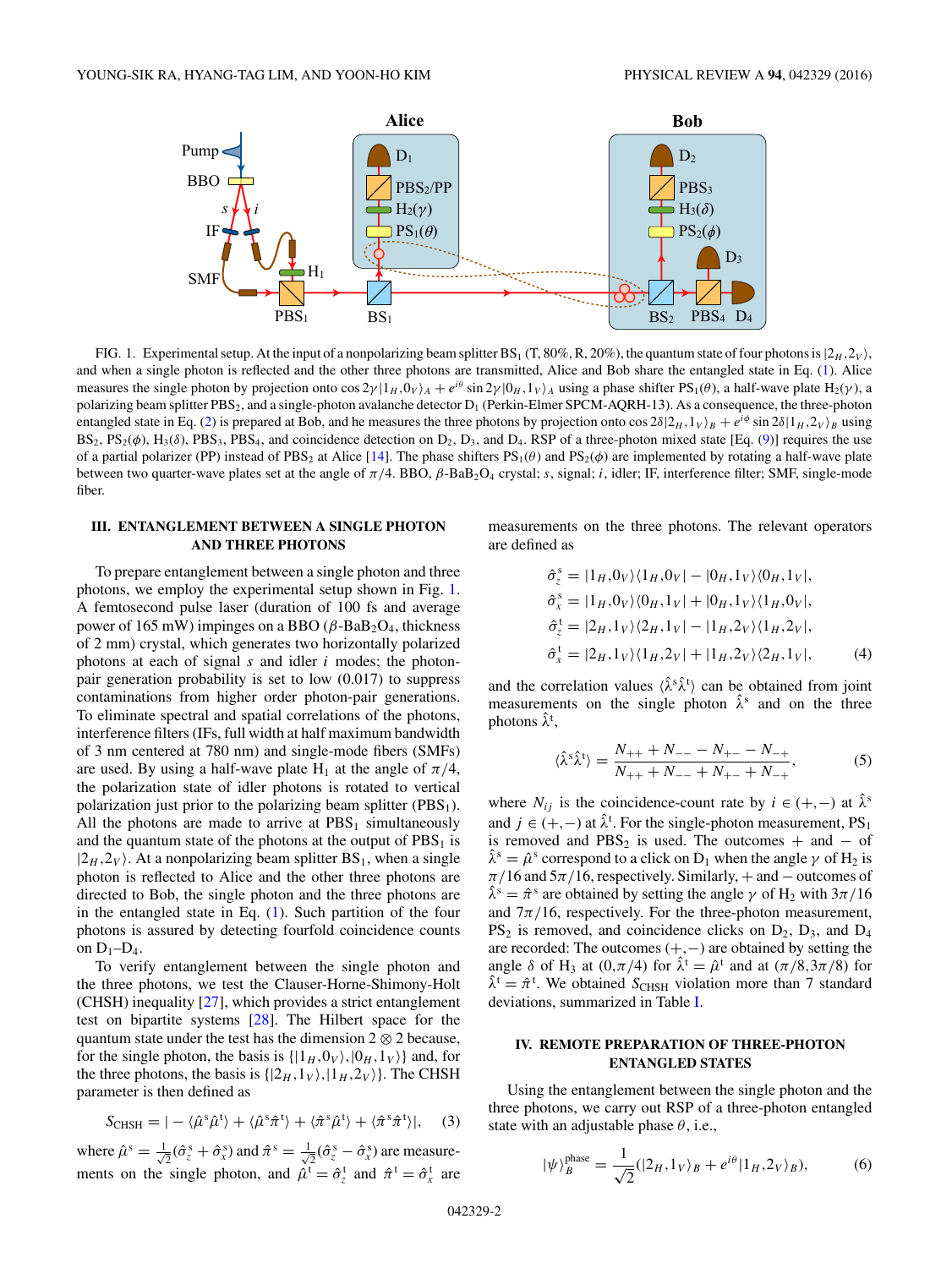<span id="page-2-0"></span>

FIG. 2. Measurement of remotely prepared three-photon states. (a)–(c) Remotely prepared three-photon entangled states having different phases, in Eq. [\(6\)](#page-1-0), are measured by projection onto  $\frac{1}{\sqrt{2}}(|2_H,1_V\rangle_B + e^{i\phi}|1_H,2_V\rangle_B)$ . (d)–(f) Remotely prepared three-photon states having different amplitudes, in Eq. (7), are measured by projection onto  $\cos 2\delta/2_H$ ,  $1_V\rangle_B + \sin 2\delta/1_H$ ,  $2_V\rangle_B$ . Black dots are experimental data, and red solid lines are sinusoidal fittings to the experimental data. Error bars represent one standard deviation by assuming Poissonian counting statistics. Visibilities of the fittings are (a)  $93.8 \pm 1.7\%$ , (b)  $97.8 \pm 3.1\%$ , (c)  $97.4 \pm 1.6\%$ , (d)  $90.8 \pm 1.3\%$ , (e)  $95.7 \pm 1.0\%$ , and (f)  $92.7 \pm 1.9\%$ .

which is useful in quantum metrology with lossy channels [\[21–23\]](#page-4-0) and in characterizing the kinds of quantum decoherence [\[24\]](#page-4-0). To do this, we employ the single-photon measurement at Alice in Fig. [1,](#page-1-0) where the angle  $\gamma$  of a halfwave plate H<sub>2</sub> is set to  $\pi/8$ , the phase shift  $\theta$  of PS<sub>1</sub> is adjusted. When  $D_1$  clicks and the three photons are directed to Bob, the three-photon entangled state in Eq. [\(6\)](#page-1-0) is prepared at Bob. For measuring the phase  $\theta$  in the remotely prepared three-photon state, we employ the measurement setup at Bob in Fig. [1,](#page-1-0) which projects the three-photon state onto  $\frac{1}{4}$  $\frac{1}{2}(|2_H,1_V\rangle_B +$  $e^{i\phi}|1_H, 2_V\rangle_B$ ; the phase  $\phi$  of PS<sub>2</sub> is varied while the angle  $\delta$  of H<sub>3</sub> is set to  $\pi/8$ , and coincidence counts on  $D_2, D_3$ , and  $D_4$  are recorded. By this measurement, the projection probability for the state  $|\psi\rangle_B^{\text{phase}}$  is  $\frac{1}{2}(1 + \cos(\phi - \theta))$ , where the offset of the sinusoidal probability as a function of *φ* indicates the phase *θ* in the three-photon state. Figures  $2(a)-2(c)$  show three-photon entangled states having various phases by choosing different *θ* values at Alice: For *θ* = 0, the offset of the sinusoidal oscillation is 0, but as  $\theta$  is adjusted, the offset is shifted accordingly.

TABLE I. Test of CHSH inequality between the single photon and the three photons. Normalized correlation values  $\langle \hat{\lambda}^s \hat{\lambda}^t \rangle$  and the CHSH parameter *S*<sub>CHSH</sub> are experimentally obtained. The measurement basis for the single photon is  $\{|1_H, 0_V\rangle, |0_H, 1_V\rangle\}$  and that for the three photons is  $\{|2_H, 1_V\rangle, |1_H, 2_V\rangle\}$ . Thus, the Hilbert space dimension for the state under the test is 2  $\otimes$  2. The experimental  $S_{\text{CHSH}}$  value violates the classical limit of 2 by more than 7 standard deviations, a clear indication that the single photon and the three photons are entangled. Errors represent one standard deviation, estimated from Poissonian statistics of obtained coincidence counts.

| $\langle \hat{\mu}^s \hat{\mu}^t \rangle$ | $\langle \hat{\mu}^s \hat{\pi}^t \rangle$ | $\langle \hat{\pi}^s \hat{\mu}^t \rangle$ | $\langle \hat{\pi}^s \hat{\pi}^t \rangle$ | $S$ CHSH |
|-------------------------------------------|-------------------------------------------|-------------------------------------------|-------------------------------------------|----------|
| $-0.69(5)$                                | 0.67(5)                                   | 0.64(5)                                   | 0.71(4)                                   | 2.71(9)  |

We next carry out RSP of a three-photon state at Bob having a varying degree of entanglement, i.e.,

$$
|\psi\rangle_B^{\text{amp}} = \sin 2\gamma |2_H, 1_V\rangle_B + \cos 2\gamma |1_H, 2_V\rangle_B. \tag{7}
$$

To carry out this RSP, the measurement setup at Alice is modified:  $PS_1$  is removed, the angle  $\gamma$  of  $H_2$  is adjusted, and a click at  $D_1$  is informed to Bob. At Bob's side, as it is necessary to observe the change of amplitudes in a three-photon state, the projection basis cos  $2\delta/2_H$ ,  $1_V\rangle_B + \sin 2\delta/2_H$ ,  $2_V\rangle_B$  is used. To do so,  $PS_2$  is removed and coincidence counts at  $D_2$ ,  $D_3$ , and  $D_4$  are measured as a function of the angle  $\delta$  of H<sub>3</sub>. The projection probability of the state  $|\psi\rangle_B^{\text{amp}}$  by this measurement is  $\frac{1}{2}(1 - \cos 4(\delta + \gamma))$ , and thus, the amplitude in the three-photon state can be obtained by finding the maximum probability, which takes place at  $\delta = \pi/4 - \gamma$ (modulo  $\pi/2$ ). Experimental results in Figs.  $2(d)-2(f)$  show the changes of the amplitudes in the three-photon state depending on the single-photon measurement at Alice. Additionally, we have confirmed that contributions of  $|3_H, 0_V\rangle_B$  and  $|0_H, 3_V\rangle_B$ in the generated states are negligible, as shown in Fig. [3.](#page-3-0)

It is important to emphasize that the set of three-photon states in Eq. (7) cannot be fully prepared by linear optical transformation of any particular three-photon states. For example, any nontrivial linear optical transformations on  $|2_H, 1_V\rangle_B$  necessarily generate undesired quantum states  $|3_H, 0_V\rangle_B$  and/or  $|0_H, 3_V\rangle_B$ , so that the state  $1/\sqrt{2}(|2_H, 1_V\rangle_B +$  $|1_H, 2_V\rangle_B$ ) cannot be prepared [\[5,25,26\]](#page-4-0). On the other hand, as RSP is based on measurement-induced nonlinearity [\[4,5,20\]](#page-4-0), it enables us to access multiphoton states on different orbits determined by linear optical transformations [\[25\]](#page-4-0). Our RSP protocol, thus, extends the capability of multiphoton state engineering beyond the linear optical limit via the nonlinearity induced by the single-photon measurement [\[4,20\]](#page-4-0), allowing us to prepare various multiphoton states required for quantum metrology [\[21–24\]](#page-4-0) and for fundamental studies in quantum optics [\[25,26\]](#page-4-0).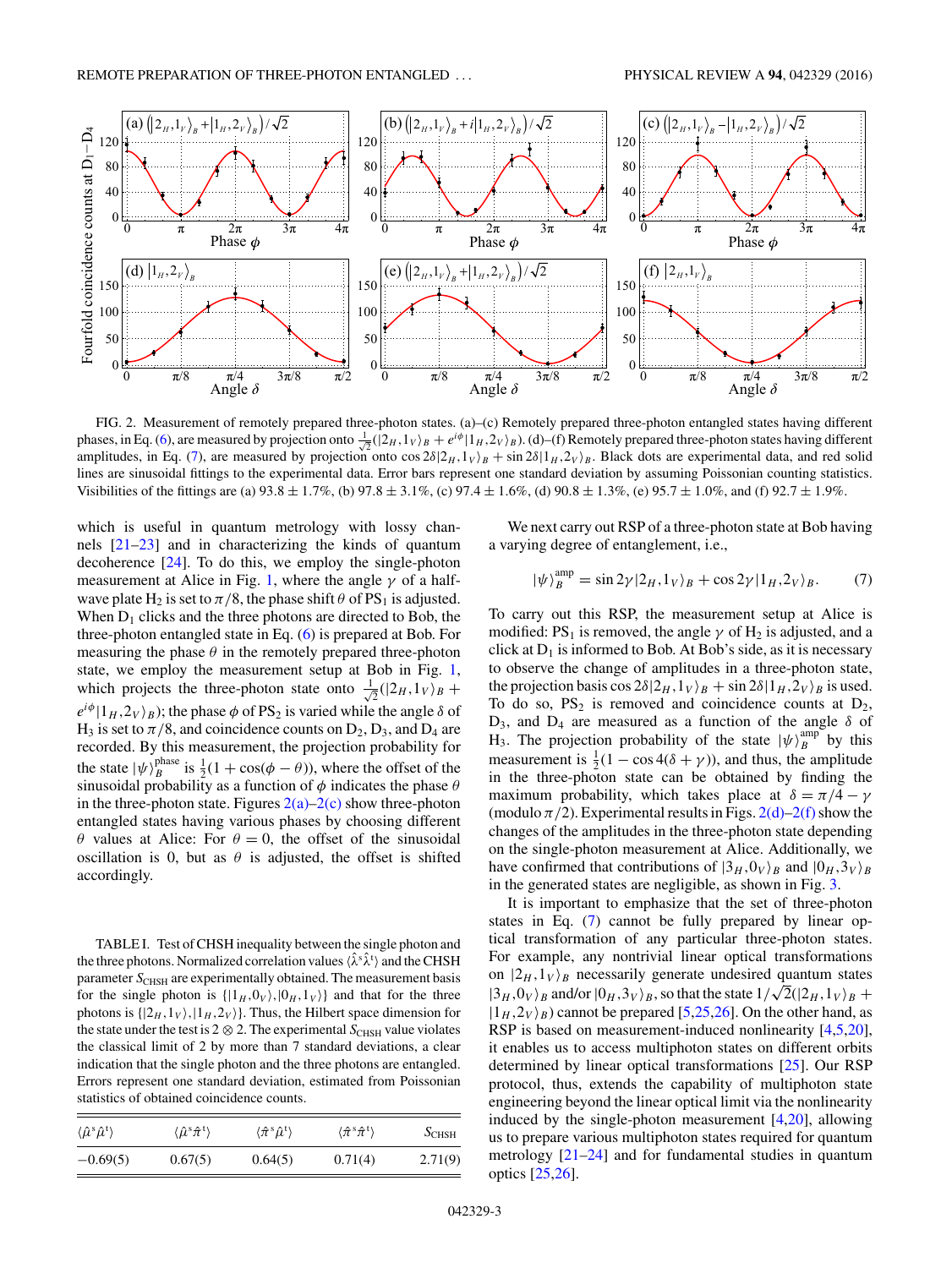<span id="page-3-0"></span>

FIG. 3. Contributions of  $|3_H, 0_V\rangle_B$ ,  $|2_H, 1_V\rangle_B$ ,  $|1_H, 2_V\rangle_B$ , and  $|0_H,3_V\rangle_B$  in experimentally generated three-photon states. The maximum contribution from  $|3_H, 0_V\rangle_B$  and  $|0_H, 3_V\rangle_B$  is below 0.03. This result also justifies the choice the Hilbert space dimension  $2 \otimes 2$ as contributions from  $|3_H, 0_V\rangle_B$  and  $|0_H, 3_V\rangle_B$  are negligible. Error bars represent one standard deviation, estimated from Poissonian statistics of obtained coincidence counts.

#### **V. GENERALIZATION**

We have so far experimentally demonstrated RSP of pure three-photon states, but the scheme can be further generalized to prepare general multiphoton entangled states of arbitrary purity and photon number via single-photon measurement. To prepare a mixed three-photon state at Bob, Alice uses a partial polarizer PP  $[14]$  instead of PBS<sub>2</sub> in Fig. [1.](#page-1-0) This then implements a partial projection on the single photon at Alice of the form,

$$
\mathcal{P}(|\phi\rangle_A \langle \phi|, p) = p|\phi\rangle_A \langle \phi| + (1 - p)I_A/2,\tag{8}
$$

where  $p$  is the strength of the projection and  $I_A$  is the identity density operator  $|1_H, 0_V\rangle_A \langle 1_H, 0_V| + |0_H, 1_V\rangle_A \langle 0_H, 1_V|$ . Consequently, the three-photon state at Bob becomes a mixed state of the following form,

$$
\rho_B = \frac{\text{Tr}_A(\mathcal{P}(|\phi\rangle_A \langle \phi|, p)|\Phi\rangle_{AB} \langle \Phi|)}{\text{Tr}_{AB}(\mathcal{P}(|\phi\rangle_A \langle \phi|, p)|\Phi\rangle_{AB} \langle \Phi|)}
$$
  
=  $p|\psi\rangle_B \langle \psi| + (1 - p)I_B/2,$  (9)

where  $I_B = |2_H, 1_V\rangle_B \langle 2_H, 1_V| + |1_H, 2_V\rangle_B \langle 1_H, 2_V|$ . In other words, an arbitrary amount of noise  $(1 - p)$  can be added to any three-photon pure state  $|\psi\rangle_B$  via Alice's partial projection measurement. Note that a pure three-photon state cannot be transformed to such a mixed state by applying the distinguishability-based decoherence schemes [\[24,29\]](#page-4-0), which is commonly adopted to generate a mixed single-photon state. This is due to the fact that the distinguishabilitybased decoherence schemes cause emergence of nontrivial multiphoton state components [\[24,30,31\]](#page-4-0); e.g., introducing  $|2_H, \tilde{1_V}\rangle_B, |1_H, 1_V, \tilde{1_V}\rangle_B$ , and  $|1_H, 2_V\rangle_B$ , where  $|n_V\rangle$  represents the vertically polarized *n*-photon state in a physically distinguishable mode (i.e., time, path, etc.) from that of  $|n_V\rangle$ .

Now, for preparing a multiphoton state with arbitrary photon number, we consider *n*-pair photon generation in the spontaneous parametric down-conversion. The quantum state at the output of PBS<sub>[1](#page-1-0)</sub> in Fig. 1 is then given as  $|n_H, n_V\rangle$ . If we then consider, after  $BS_1$ , the case in which a single photon is reflected to Alice and 2*n*-1 photons are directed to Bob, the quantum state shared by Alice and Bob is an entangled state of the form,

$$
|\Phi\rangle_{AB}^{(2n)} = 1/\sqrt{2},
$$
  
\n
$$
(|1_H, 0_V\rangle_A |n - 1_H, n_V\rangle_B + |0_H, 1_V\rangle_A |n_H, n - 1_V\rangle_B).
$$
  
\n(10)

For optimizing the generation rate of this state, T:R of  $BS<sub>1</sub>$ can be chosen as  $2n - 1:1$ . To carry out RSP at Bob, Alice measures the single photon in the projection basis  $|\phi\rangle_A$ . This will then project the quantum state of  $(2n - 1)$  photons at Bob to become,

$$
|\psi\rangle_B^{(2n-1)} = \alpha |n_H, (n-1)_V\rangle_B + \beta e^{i\theta} |(n-1)_H, n_V\rangle_B, \quad (11)
$$

where the amplitudes  $\alpha$  and  $\beta$  as well as the phase  $\theta$  are determined by the single-photon measurement at Alice. To prepare a mixed state, similarly to above, it is necessary to introduce partial projection measurement  $\mathcal{P}(|\phi\rangle_A \langle \phi|, p)$  in Eq. (8). This then results in the multiphoton state of the form,

$$
\rho_B^{(2n-1)} = p|\psi\rangle_B^{(2n-1)}\langle\psi| + (1-p)I_B^{(2n-1)}/2,\qquad(12)
$$

where

$$
I_B^{(2n-1)} = |n_H, (n-1)_V\rangle_B \langle n_H, (n-1)_V|
$$
  
 
$$
+ |(n-1)_H, n_V\rangle_B \langle (n-1)_H, n_V|.
$$
 (13)

The RSP by single-photon measurement can, therefore, be applied to multiphoton states, which also provides enhanced engineering capability on multiphoton states.

We finally discuss extension of the RSP scheme via single-photon measurement for preparing an entangled state among three parties: Bob (B), Charlie (C), and David (D). If one employs a three-port beam splitter (implementable by concatenating two two-port beam splitters [\[19\]](#page-4-0)) to split the three photons in Eq. [\(2\)](#page-0-0) into three different spatial modes, the three parties located at each output mode share a three-partite entangled state,

 $|\psi\rangle_{\text{BCD}} = \alpha |W\rangle_{\text{BCD}} + \beta e^{i\theta} |\overline{W}\rangle_{\text{BCD}},$  (14)

$$
|W\rangle_{\text{BCD}} = (|1_H, 0_V\rangle_B |1_H, 0_V\rangle_C |0_H, 1_V\rangle_D + |1_H, 0_V\rangle_B |0_H, 1_V\rangle_C |1_H, 0_V\rangle_D + |0_H, 1_V\rangle_B |1_H, 0_V\rangle_C |1_H, 0_V\rangle_D)/\sqrt{3},
$$
  

$$
|\overline{W}\rangle_{\text{BCD}} = (|1_H, 0_V\rangle_B |0_H, 1_V\rangle_C |0_H, 1_V\rangle_D + |0_H, 1_V\rangle_B |1_H, 0_V\rangle_C |0_H, 1_V\rangle_D + |0_H, 1_V\rangle_B |0_H, 1_V\rangle_C |1_H, 0_V\rangle_D)/\sqrt{3}.
$$

 $\overline{1}$ 

where

Note that  $|W\rangle_{\text{BCD}}$  and  $|W\rangle_{\text{BCD}}$  are genuinely three-partite Note that  $|W\rangle_{\text{BCD}}$  and  $|W\rangle_{\text{BCD}}$  are genuinely three-partite<br>entangled states [\[19\]](#page-4-0), and  $(|W\rangle_{\text{BCD}} + |\overline{W}\rangle_{\text{BCD}})/\sqrt{2}$  can be used for quantum secret sharing [\[32\]](#page-4-0). Therefore, single-photon measurement can also be adopted to remotely prepare a three-partite entangled state by determining amplitudes and phase  $[\alpha, \beta, \text{ and } e^{i\theta} \text{ in Eq. (14)}]$  of the entangled state.